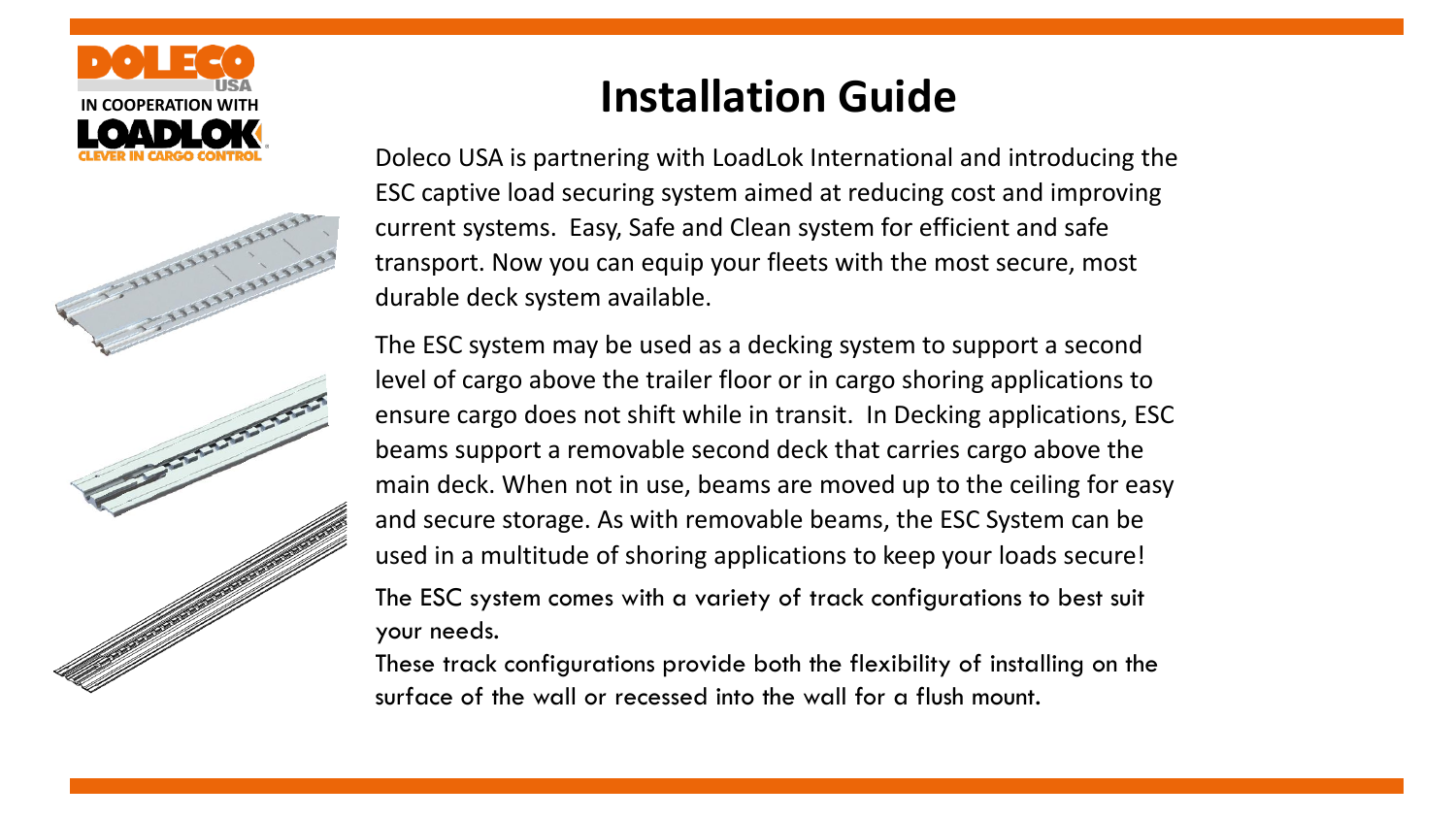

Doleco ESC Beams are constructed of high strength 6,000 series aluminum and can be used in all industry standard 96" and 102" trailer width configurations.

| Part #   | Description                      |  |
|----------|----------------------------------|--|
| 33600101 | Heavy Duty 102" Aluminum Beam    |  |
| 33600102 | Standard Duty 102" Aluminum Beam |  |



| Part #   | Description                          |  |
|----------|--------------------------------------|--|
| 33600100 | Wide Top Standard 102" Aluminum Beam |  |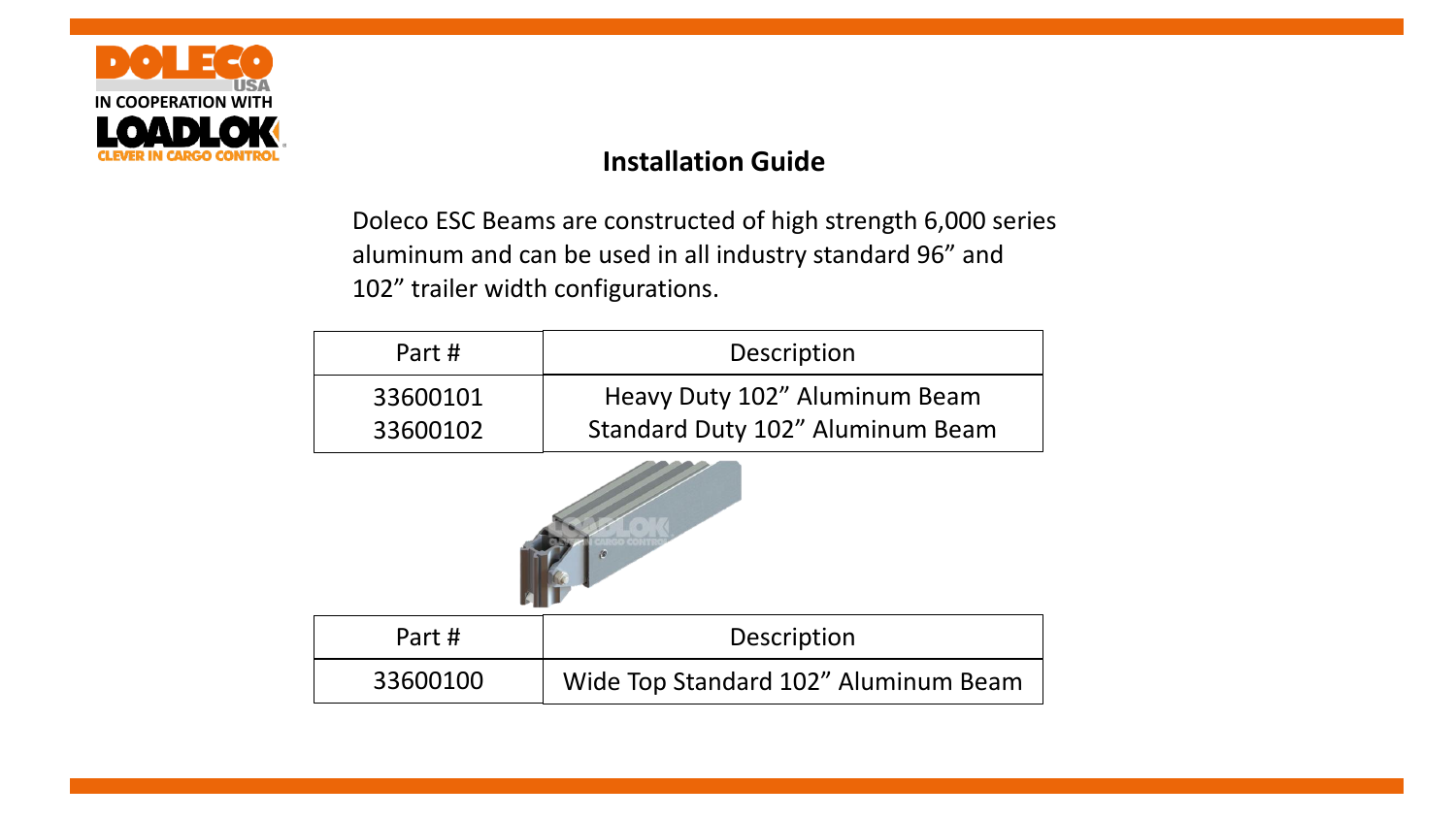



BEAM STOPS, 33600040:

The Beam Stop inserts snugly into bottom of track above the beam installation/removal slot. See installation for location.

Warning: Personal Injury May Occur DO NOT USE BEAMS without Beam Stop in place. If Beam Stop is damaged or missing, beams may fall causing damage.



The Beam Release Bar is used to operate each beam up and down the track and release it from its storage location.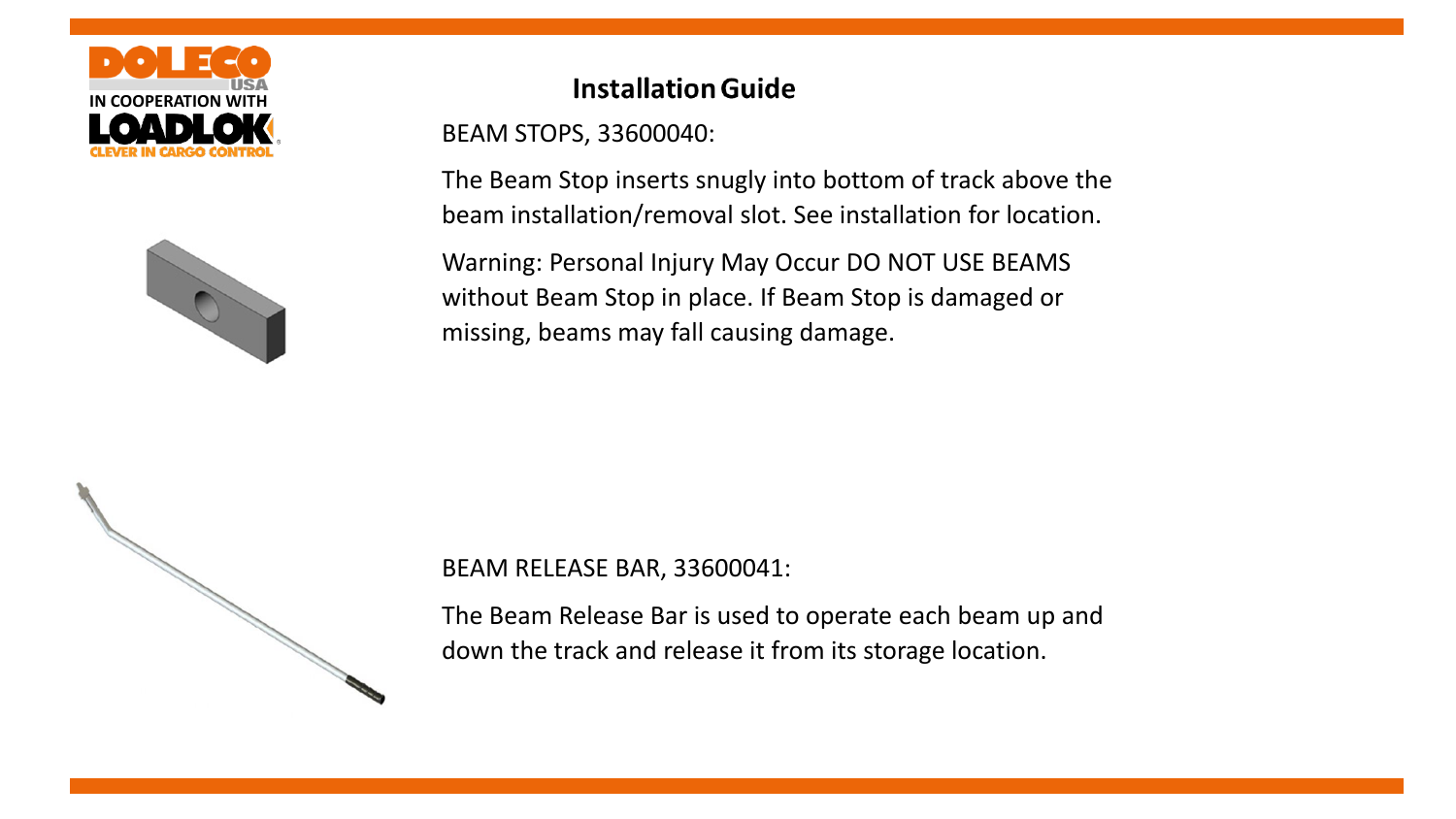

# **OPERATION AND WARNING DECAL, 33600042:**

Each Doleco ESC System in service should have an Operation and Warning decal applied to the inside of the trailer. The location of the Decal should be in an area where the operator can easily reference the instructions. DO NOT operate, or place into service, your ESC System without this decal in place.

### *ESC DECK SYSTEM OPERATING INSTRUCTIONS*

### *WARNING*

Before using this deck system, please read the following operating instructions: It is most important that you read and understand these instructions and warnings. All must comply or failure to do so could lead to serious, system damage, product damage, trailer damage, personal injury and/or loss of life if not used properly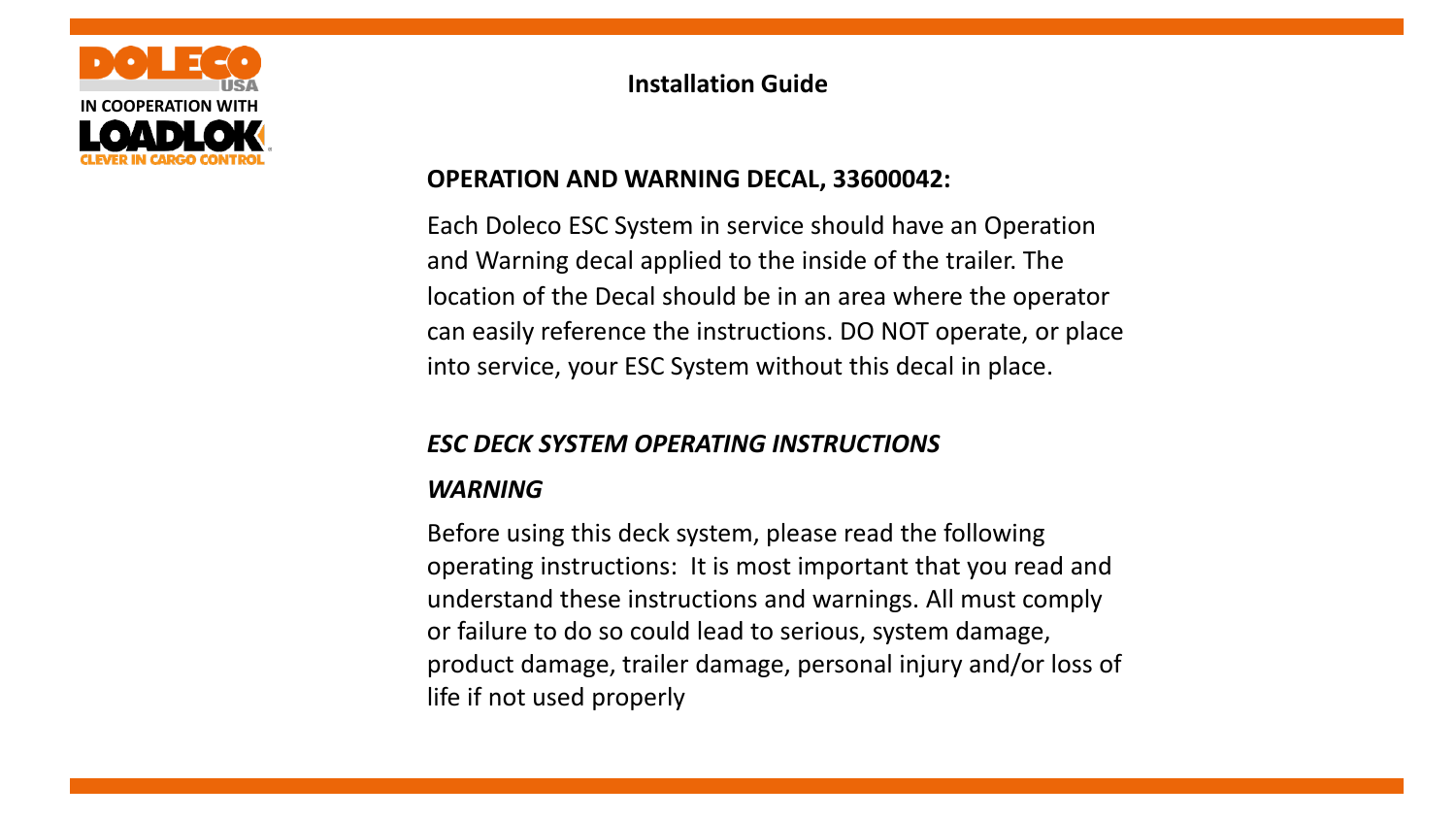

### *Decking/shoring capacity per beam:*

- **Standard Beam Decking** is 2,200 LBS. (1,000 KGS) Working Load Limit (WLL)/ **Shoring** is 2,200 LBS. (1,000 KGS) Working Load Limit (WLL)
- **Heavy-Duty Beam Decking** is 3,000 LBS. (1,360 KGS) Working Load Limit (WLL)/ **Shoring** is 2,500 LBS. (1,134 KGS) Working Load Limit (WLL)
- **Wide Top Beam Decking** is 4,000 LBS. (1,814 KGS) Working Load Limit (WLL)/ **Not recommended for shoring applications due to the wide flange on the beam. Not a smooth surface for bracing/blocking.**

*The WLL limit is for evenly distributed load across the entire beam.* 

- Due to dynamic loads during transit, Doleco USA recommends that the actual loads supported on the deck system not exceed 50% of the working load limit.
- Concentrated or Point loading should not be done. Beams may fail.
- Store all beams to the highest position closest to ceiling within the trailer when not in use.
- Check all sidewalls, beams, beam heads, track, beam stops and track fasteners for damage before using.
- When positioning the beams at the height needed for decking make sure all beams are level. Do not use angle beams when loading.
- Heavier loads must be placed on the deck flooring to avoid a top heavy or unstable trailer.
- Beam stops are in place to stop the beam from coming out of the track. Do not rest or place beam foot assembly on beam stop when loading
- Do not use fork lifts, tow motors, or anything else to raise or lower the beams accept for the proper Release Bar made specifically for this system.
- Do not try to raise or lower the beams while products are positioned on the beams.
- Do not stand underneath beams while raising or lowering them into position.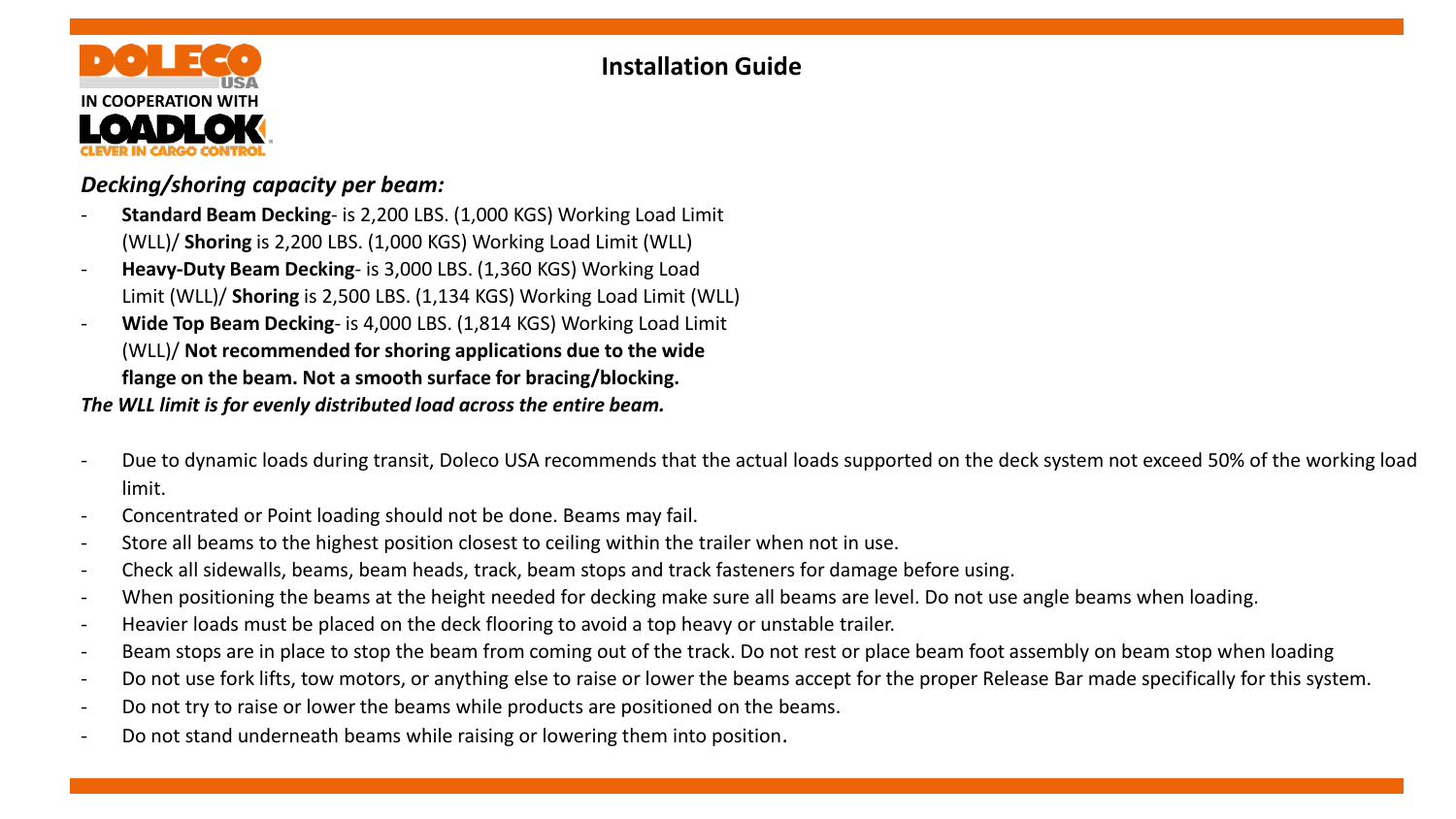

### *Raising the beam to its home/stored position.*

- Make sure you have good personal footing before attempting to raise the beam.
- Make sure the area is clear underneath the beam before attempting to raise the beam.
- Make sure there are no products or pallets on the beams before raising.
- Stand to the side of the beam when using the Release Bar to disengage the trigger on the foot assembly and push all the way to the top of the trailers home/stored position.
- Release the Release Bar from the beam foot assembly. Beam is in the stored position. Store Release Bar.

### *Lowering the beam into position.*

- Make sure you have good personal footing before attempting to lower the beam.
- Make sure the area is clear underneath the beam before attempting to lower the beam.
- Make sure there are no products or pallets on the beams before lowering.
- Stand to the side of the beam, then use the Release Bar to disengage the trigger on the foot assembly and lower to desired decking position. Store Release Bar.

### *Inspection and/or maintenance on the deck system:*

- Check the trailer walls, track fasteners and each component of the system before use.
- Make sure the beams raise and lower in the track before using.
- Check beams and track to make sure there is no damage to them before using.
- Repair or replace any component as needed.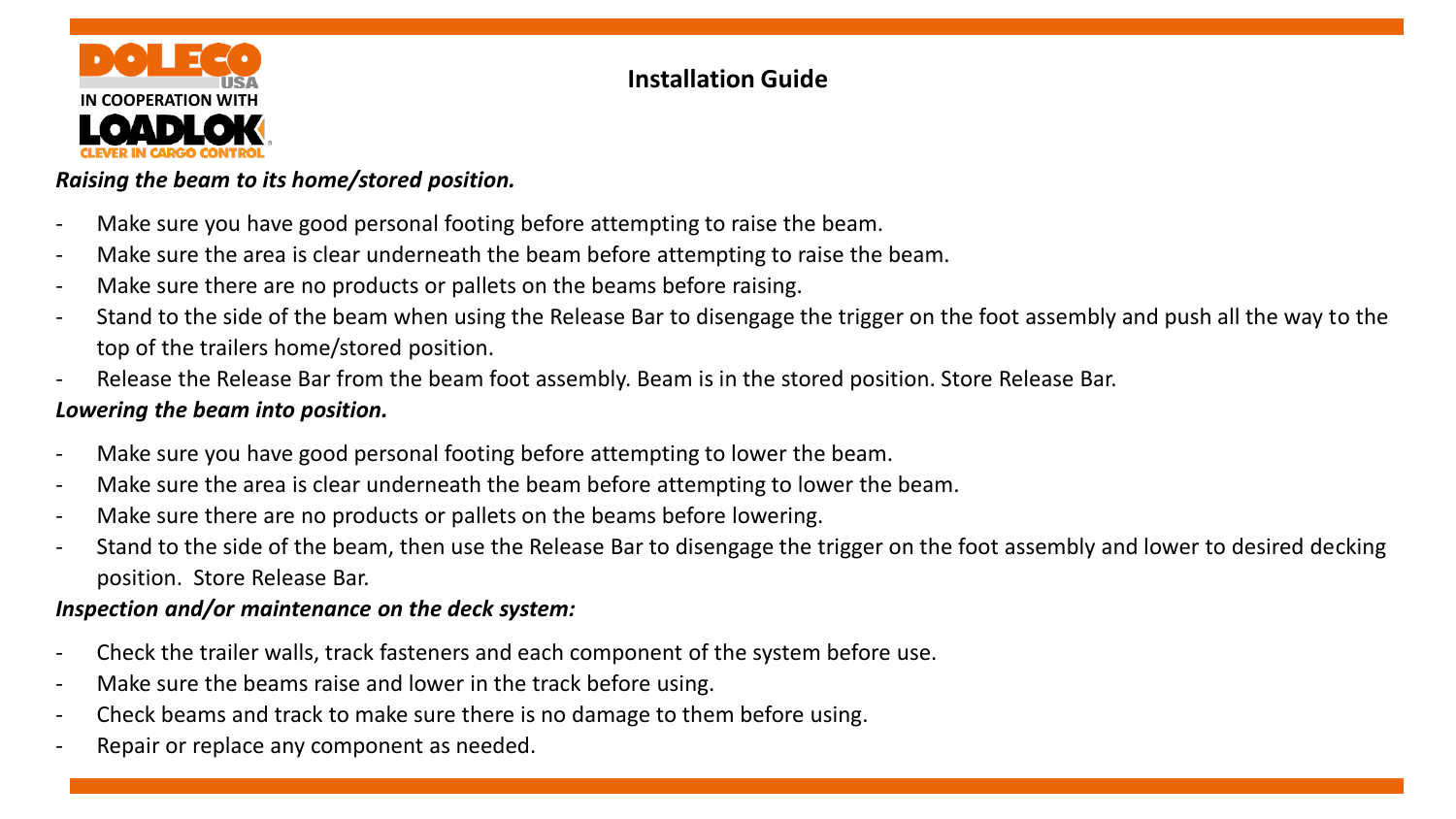

#### **TRACK LAYOUT**

Pallet sizes and trailer manufacture configurations differ greatly in the industry. It is important to take these conditions into consideration when laying out your system. When installing your system, you must ensure structural integrity by attaching system track to vertical posts of the trailer or, through the walls in plate trailers.

#### 24" POST SPACING

For trailers with 24" post spacing, alternate the single and double tracks.

16" POST SPACING

For trailers with 16" post spacing use double track on every third post or all single tracks on each post depending on your customers needs.

#### **TRACK INSTALLATION**

ESC track must be installed no more than 1" from the top flange of the upper rail to prevent accidental release of the beam out of the top of the track.

- 1. To install the track, place the top end of the track, flush against top flange of upper rail, centered with the vertical post. Be sure the slot for inserting the beam is down toward the floor of the trailer**.**
- 2. Transfer drill holes through trailer support post or plate wall and attach track to post through wall, at each end of track (top and bottom) using selected fasteners.
- 3. Continue installation by transfer drilling and installing fasteners to remaining mounting hole locations within the remaining tracks.
- 4. If bonding tracks to trailer walls, please consult trailer manufacturer as well as bonding agent supplier for strength requirements.

#### **BEAM INSTALLATION**

- 1. To install beams, slide foot assembly into the beam installation/removal slot (bottom end of track) at each side of the trailer.
- 2. Push up on beams until fully engaged in track teeth. Beams should ratchet up when pushed upward. Push beams up to top "storage location" in track.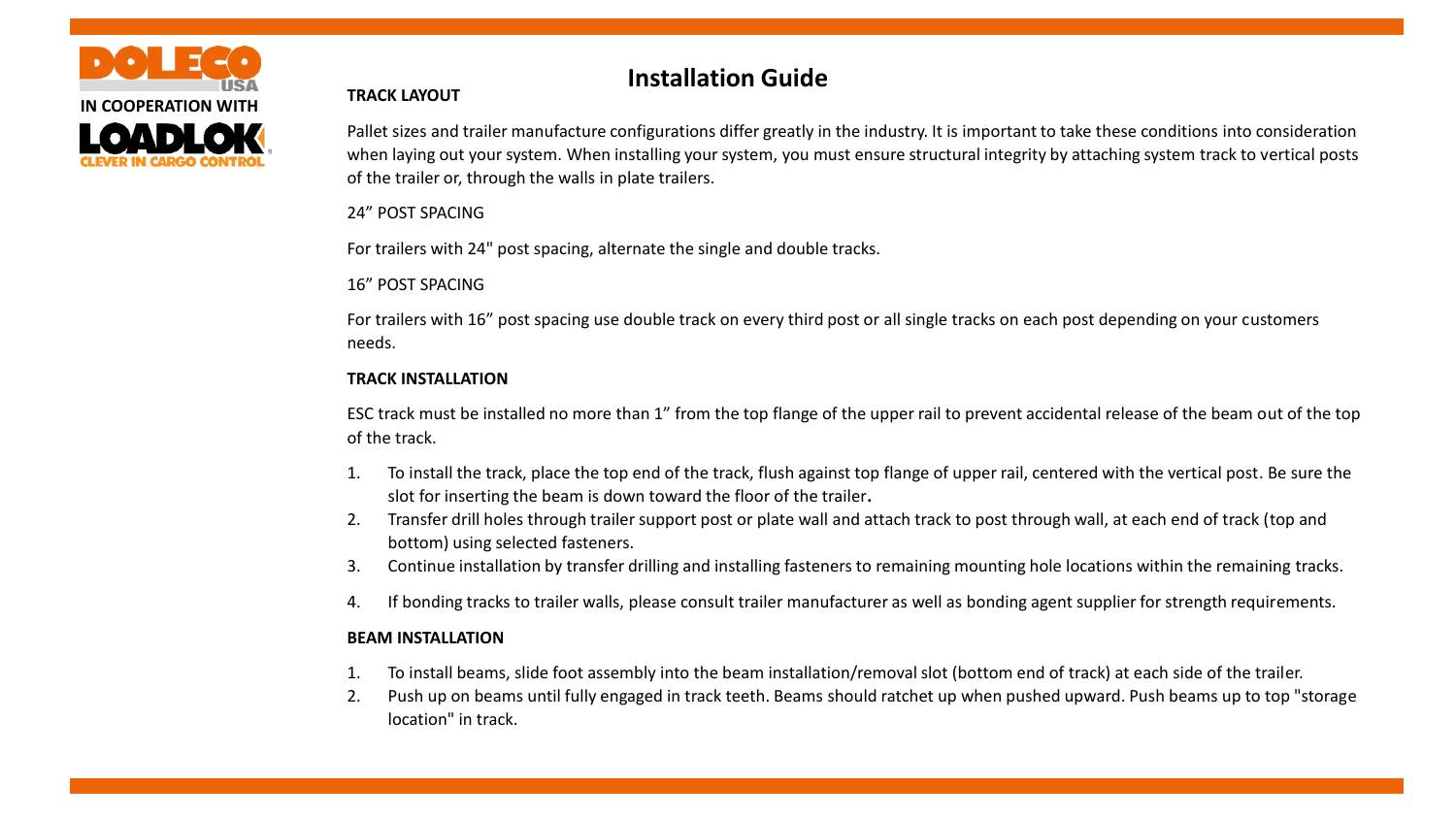

# **IN COOPERATION WITH Installation Guide**



### **BEAM STOP INSTALLATION**

Place Beam stops into track, above the installation/removal slot. Torque track stop screws to a maximum of 20-25 in-lbs. **Do not over torque Beam Stop screws** .

**BEAM POSITIONING TEST** – For purpose of quality, to be sure the system works as intended the installation specialist needs to cycle through one use of the system.

- 1. Using the release bar, lift end of trigger lock away from wall to release trigger lock from track and lower beam from its stored position.
- 2. Slide beam along track to desired position. Release trigger lock and it will rotate back into track. Make sure trigger lock is fully engaged into track teeth.
- 3. Repeat for opposite side of beam until beam is lowered to one tooth above the beam stop and the beam is level.
- 4. Push the beam back up to the stored position.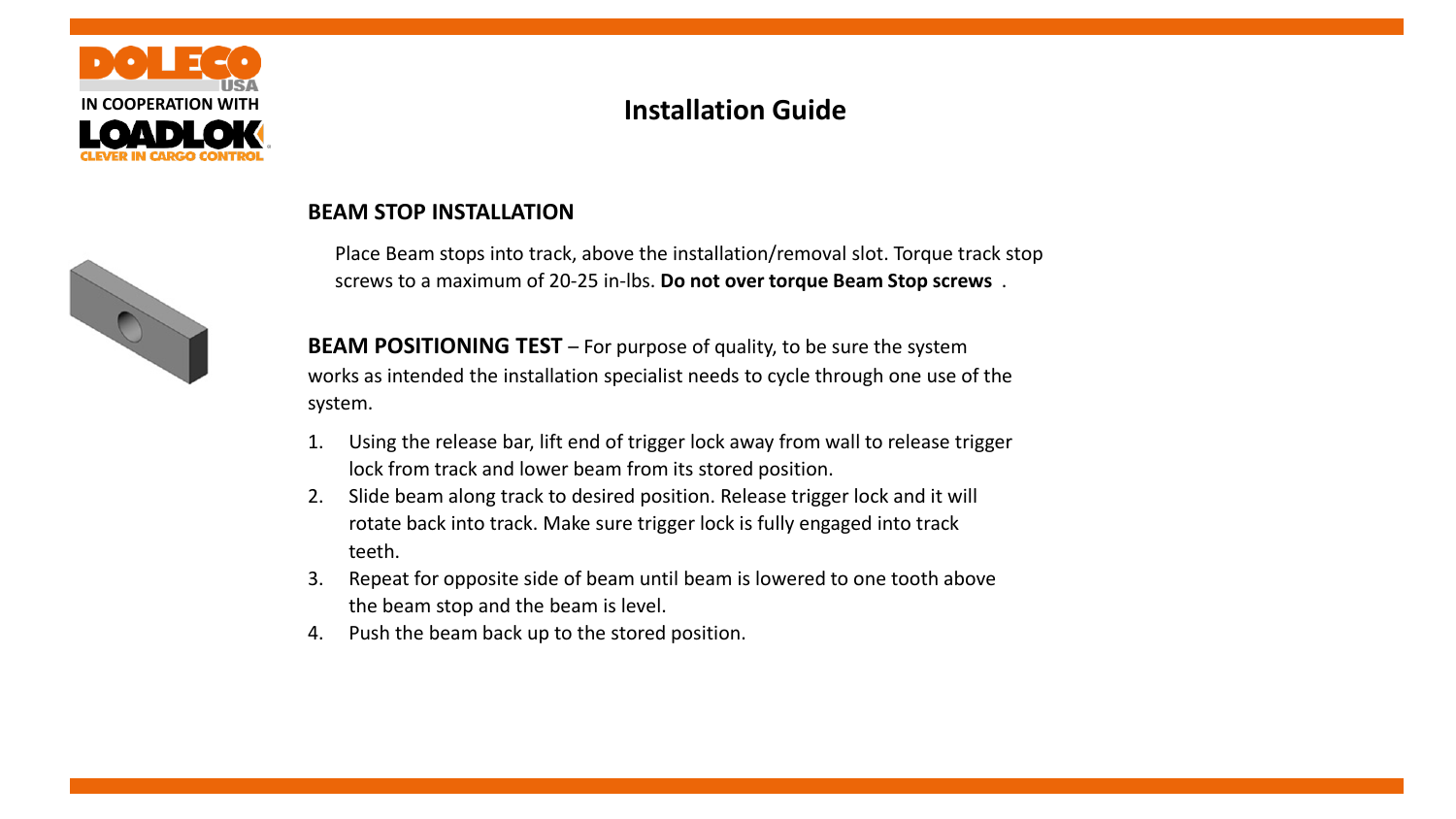

### **Load Limits:**

#### **Decking: Do not exceed the following weight limit per beam**

| 33600101 | <b>Heavy Duty Aluminum Beam</b>        | 3,000 lbs.   |
|----------|----------------------------------------|--------------|
| 33600100 | <b>Wide Top Standard Aluminum Beam</b> | $3,335$ lbs. |
| 33600102 | <b>Standard Duty Aluminum Beam</b>     | 2,200 lbs.   |

#### **Shoring: Do not exceed the following weight limit per beam**

| 33600101 | <b>Heavy Duty Aluminum Beam</b>        | 2,500 lbs.             |
|----------|----------------------------------------|------------------------|
| 33600100 | <b>Wide Top Standard Aluminum Beam</b> | <b>Not Recommended</b> |
| 33600102 | <b>Standard Duty Aluminum Beam</b>     | 1,984 lbs.             |

• **Above Working Load Limits should be reduced by 50% to account for dynamic G-Forces.**

#### **WARNING**

- **Improper use may result in personal injury or cargo damage.**
- **Place heavier freight on bottom when possible to avoid top heavy trailers.**
- **Do not reposition beams while loaded to avoid damage or injury.**
- **Ensure that the beam is locked into place before use.**
- **Beams cannot rest on the beam stops while under load.**
- **Lower and raise beams according to the process. Do not use a forklift.**
- **Consult Operation and Warning decal for additional instructions.**

**Moving parts of end fittings do not require lubrication. End fittings lubrication is not necessary and some types of lubricants can gum up the mechanism and cause additional wear.**

**Inspection: Periodically inspect beams, tracks or components for damage and excessive wear. If excessive wear is noted, replace or repair as necessary to ensure proper functioning.**

**Fastener Selection: For fastener selection, please consult the trailer manufacturer or installer.**